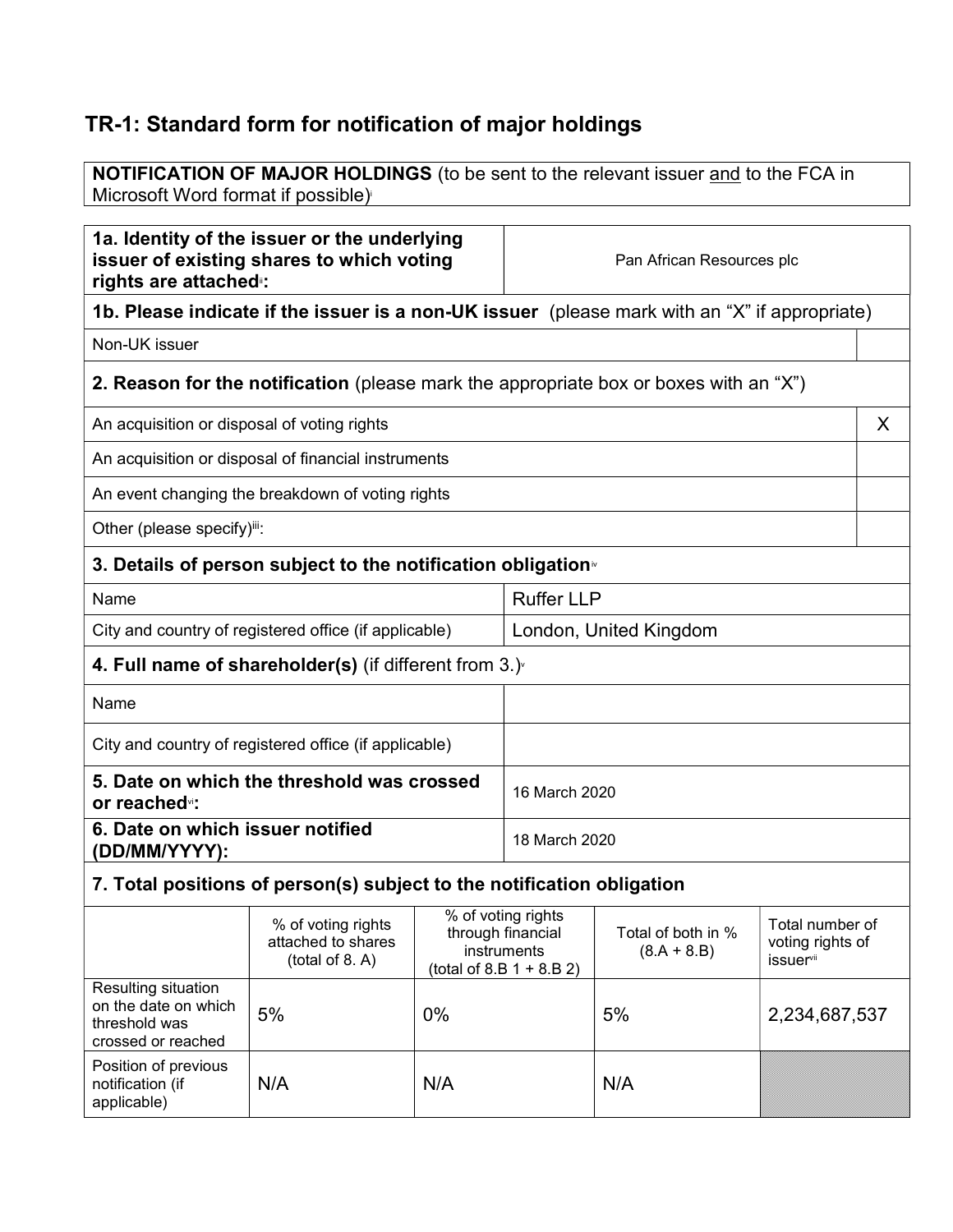#### 8. Notified details of the resulting situation on the date on which the threshold was crossed or reachedvill

### A: Voting rights attached to shares

| Class/type of<br>shares<br>ISIN code (if possible) | Number of voting rightsix                                     |                                                                       | % of voting rights                                            |                                                                       |
|----------------------------------------------------|---------------------------------------------------------------|-----------------------------------------------------------------------|---------------------------------------------------------------|-----------------------------------------------------------------------|
|                                                    | <b>Direct</b><br>(Art 9 of Directive<br>2004/109/EC) (DTR5.1) | <b>Indirect</b><br>(Art 10 of Directive<br>2004/109/EC)<br>(DTR5.2.1) | <b>Direct</b><br>(Art 9 of Directive<br>2004/109/EC) (DTR5.1) | <b>Indirect</b><br>(Art 10 of Directive<br>2004/109/EC)<br>(DTR5.2.1) |
| GB00BHB1XR83                                       | 112,710,483                                                   | U                                                                     | 5%                                                            | $0\%$                                                                 |
| <b>SUBTOTAL 8. A</b>                               | 112,710,483                                                   |                                                                       | 5%                                                            |                                                                       |

# B 1: Financial Instruments according to Art. 13(1)(a) of Directive 2004/109/EC (DTR5.3.1.1 (a))

| <b>Type of financial</b><br>instrument | <b>Expiration</b><br>$date^x$ | Exercise/<br><b>Conversion Periodxi</b> | <b>Number of voting rights</b><br>that may be acquired if<br>the instrument is<br>exercised/converted. | % of voting rights |
|----------------------------------------|-------------------------------|-----------------------------------------|--------------------------------------------------------------------------------------------------------|--------------------|
| N/A                                    | N/A                           | N/A                                     | N/A                                                                                                    | N/A                |
|                                        |                               | <b>SUBTOTAL 8. B 1</b>                  | N/A                                                                                                    | N/A                |

| B 2: Financial Instruments with similar economic effect according to Art. 13(1)(b) of<br>Directive 2004/109/EC (DTR5.3.1.1 (b)) |                               |                                                               |                                                     |                            |                    |
|---------------------------------------------------------------------------------------------------------------------------------|-------------------------------|---------------------------------------------------------------|-----------------------------------------------------|----------------------------|--------------------|
| Type of financial<br>instrument                                                                                                 | <b>Expiration</b><br>$date^x$ | Exercise/<br><b>Conversion</b><br><b>Period</b> <sup>xi</sup> | <b>Physical or</b><br>cash<br><b>settlement</b> xii | Number of<br>voting rights | % of voting rights |
| N/A                                                                                                                             | N/A                           | N/A                                                           | N/A                                                 | N/A                        | N/A                |

SUBTOTAL | N/A | N/A<br>8.B.2